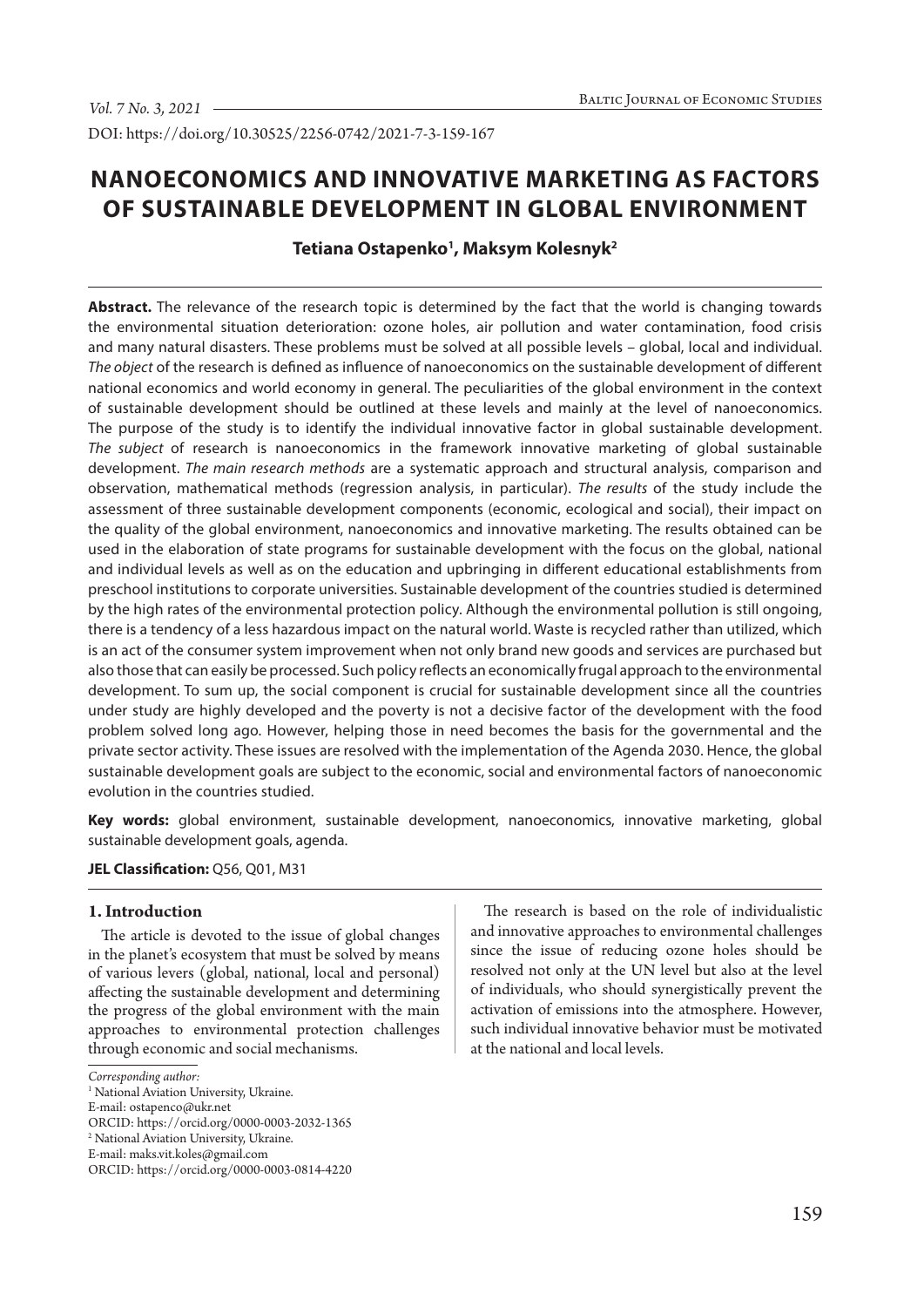The problems which are explained in the article by influence of the nanoeconomics on sustainable development. Pollution of environment is defined by enterprise factor and by the individual causes. We have chosen three countries: Singapore, Finland and USA. These states are the firsts in the level of competitiveness and in the level of development of nanoeconomic system. Also these countries elaborate waste, using ecologic, economic and social aspects. The world goals of the sustainable development help the states and individuals form clear environment and improve the quality of people's life.

It is intended to determine the conditions of nanoeconomics' influence on the sustainable development at the global level. The aim is achieved through the following tasks' accomplishment: nanoeconomics' identification as a sustainable development factor, exposition of the global sustainable development conditions, the description of environmental, economic, and social components of sustainable development in such countries as: Singapore, Finland, and the United States.

The systemic approach was used to characterize sustainable development. The structural analysis was applied in assessing the levels of the global environment while the method of comparison was directed at determining the characteristic features of the sustainable development system in the studied countries–Singapore, Finland and the United States. The mathematical methods allowed to calculate the correlation link between nanoeconomics and the indicators of the environmental situation in the studied countries.

The problems of sustainable development are revealed in various works of national and foreign scientists, but the issue of the nanoeconomics' impact on the sustainable development is not sufficiently covered in scientific publications at different levels.

Thus, scholar J. Mensah (Mensah, 2019) highlights the content of sustainable development, especially its significance, history, principles and the impact on human activity. Researcher K. Hylton (Hylton, 2019) estimates the extent of the legislation formation with regard to sustainable development and its adjustment policies at the state level. Scientists S. Brodhag and S. Thaliere (Brodhag & Taliere, 2006) describe the strategies of sustainable development and conditions of their formation at the level of the enterprise and national economy. Experts M. Browning and A. Rigolon (Browning & Rigolon, 2019) concentrate on the issues of green space and its impact on the scientific progress in different countries.

Nanoeconomics as the lowest level of the economic system contributes to the sustainable development formation while the issues of nanoeconomic development are highlighted in the works of such scientists as: K. Arrow, G. Kleiner (Kleiner, 1997), *Vol. 7, No. 3, 2021*

O. Inshakov (Inshakov, 2007), I. Manakhova (Manakhova, 2011), B. Schmarzo and others.

The sustainable development issues at the nanoscale are not considered in scientific sources, the relevance of which is recognized. Moreover, a human being as an individual factor of sustainable development is not singled out. Besides, strategic state and local conditions are analyzed, but the importance of an individual person is not assessed. Such researches will be further conducted as we must raise the generation that economically treats the environmental problems of all humankind and local areas (with their atmospheric, water, soil characteristics) as well as their own homes, which should also be environmentally friendly.

## **2. International approaches to definition of sustainable development**

Natural conditions have a huge positive impact on human development and welfare. The concept "natural conditions" encompasses the absorption functions, i.e., air and water as the environments that absorb humanmade pollution and resource functions as the production is based on the use of forests, fishing and mining. The protection of absorption functions is important for human health. The protection of production or resource functions is crucial for the economic security of those whose lives depend on these resources. Highquality natural conditions affect welfare indirectly as an important component of sustainable industrial production and service delivery (Nair Chandran, 2020).

Sustainable development results in the formation of natural conditions in different countries of the world and in the global environment on the whole. Economies that receive a significant part of their income from natural resources are unable to sustain the growth, compensating for the deterioration of natural conditions by the accumulation of physical capital (Asian Development Bank, 2017). As a rule, the impoverishment of the natural environment causes the greatest damage to the poor segments of the population, whose incomes often depend on natural resources and who have few opportunities to replace them with other types of resources. The approaches to the growth in the global environment that focus on the environmental quality and resource efficiency have a positive impact on the savings, investments, economic growth and human welfare especially in a long-term perspective.

Stable development foresees the big quantity of external environment factors existence. This environment experiences the active influence of innovative factors, as the problem of environment custody directly depends on quality of innovations. Among all of such innovative factors, the authors highlighted nanoeconomics and innovation marketing. Nanoeconomics, as the economy of innovative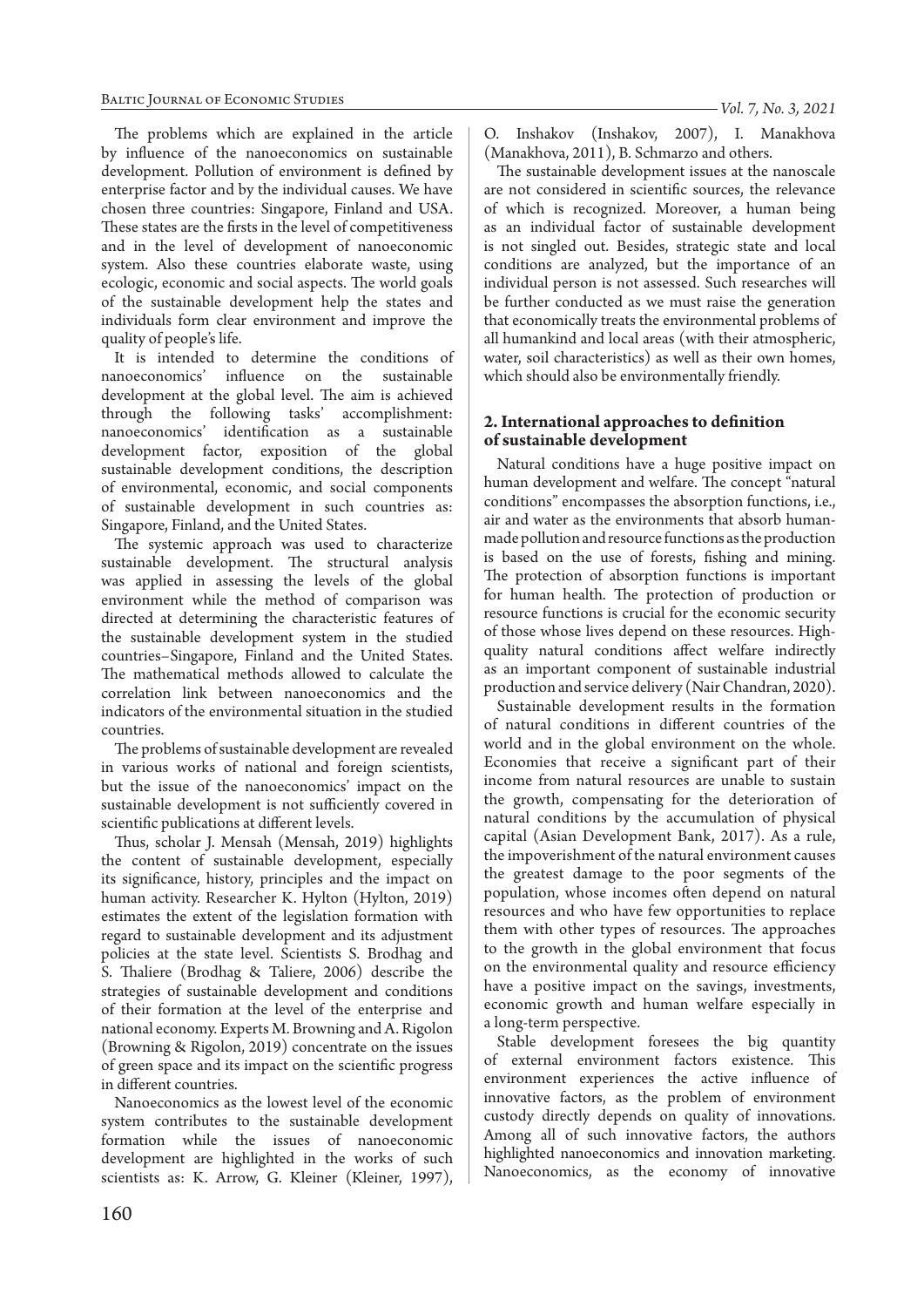individuals and innovative marketing as innovative concept of market manufacturing, is decisive in national innovative systems formation – nanoeconomics defines personal factor of such systems as innovative marketing – permanence (sustainability) of provision, implementation and promotion conditions of new (nanoeconomics in particular) products and processes.

Sustainable development determines the existence of nanoeconomics when people create the conditions in which they exist and then these conditions determine the quality of their life. It is well known that the quality of individuals' life depends on the decisions made at the marketing level, state level and at the level of the global environment. The latter form the appropriate policy and are characterized by the use of the sustainable development management levers.

The efficiency of certain corrective measures will depend on the nature of the problem as well as on the economic and institutional situation.

It is to be noted that a clear international environmental policy is formulated in Resolution 38/361 of the United Nations General Assembly and is regulated by the World Commission on Environment and Development (WCED). According to the United Nations Commission on Sustainable Development (CSD) (1992), its goal is to meet the needs of the modern society without compromising the ability of future generations to meet their own needs. The theory of sustainable development is an alternative to the paradigm of economic growth which disregards the environmental threats caused by the development in compliance with the extensive model (Sidelnikova, 2014). This model is common in developing countries where individuals suffer from the increased use of space, territory, air and water resources, thus trying to regulate all these factors at the global level. So, at the United Nations General Assembly Special Session 119 ("Rio  $+ 5$ ", June 1997) it was noted that all public sectors should contribute to the development and implementation of the sustainable development strategy. The session required all countries to formulate and develop national sustainable development strategies that reflect the contributions and responsibilities of all the parties concerned by 2002.

The latest achievement of the United Nations in the study of sustainable development is the final document of "Rio + 20", entitled "The Future We Want". The United Nations Conference on Sustainable Development or Rio + 20 took place in Brazil, June 2012. It was a forum aimed at debating and developing initiatives within the concept of sustainable development. The issues tackled upon the vital activity of individuals and various effects on the quality of nanoeconomics. A particular individuals form innovative approaches to marketing complex realization.

In the study, nanoeconomics is defined as an integral part of social production (or economics as a whole),

the productive force of which is the individuals who acquire the skills of economic behavior, make the best management decisions in the process of learning and training and ensure high competitiveness and its experience acquisition sharing in the economic environment on the basis of nanotechnologies application.

Global sustainable development challenges must be adjusted and solved through the implementation of the future global agreement (Coates & Nghi, 2017).

In 2015, the Sustainable Development Agenda was adopted by the relevant UN conference. Seventeen goals were announced for people and our planet. The Sustainable Development Goals are a universal call for action in order to put an end to poverty, protect the planet and improve the lives and prospects of everyone and everywhere. Seventeen goals were adopted by all UN Member States in 2015 as a part of the 2030 Agenda for Sustainable Development which set out a 15-year plan to achieve the Goals (Estrada, 2017).

Nowadays, a certain progress is being made in many spheres, but, in general, appropriate measures to meet the Goals have not yet been taken to reach the scope and extent required. The year 2020 became a period of decisive steps to achieve the goals by 2030.

With less than ten years left to achieve the sustainable development goals, world leaders at the SDG Summit in September, 2019 announced a Decade of Action and Progress in the favor of sustainable development and pledged to mobilize financial resources, improve operational efficiency at the national level and strengthen institutions to achieve the goals by the target date of 2030, leaving no one behind.

The UN Secretary-General called on all public sectors to unite efforts for a decade of action and progress at three levels (Obama, 2017):

– *global action* to ensure more effective leadership, a wider range of resources and smarter solutions for sustainable development goals in connection with realization of innovative marketing programs;

– *local action* encompassing the required transition in politics, budget, institutions and the regulatory framework of governments, cities and local authorities when innovative marketing is used to promotion and realization of stable development programs on local level;

– *collective action*, including the initiatives of youth, civil society, the media, the private sector, unions, academia and other parties concerned to provide and maintain an ever-growing dynamics towards implementing necessary transformations.

As we can see, the Agenda is spelled out for both global environment and nanoeconomics and in innovative marketing complex realization. Many countries achieve the Goals in different ways (Feng Wang Yong & Baochang, 2012), the list of which is given below: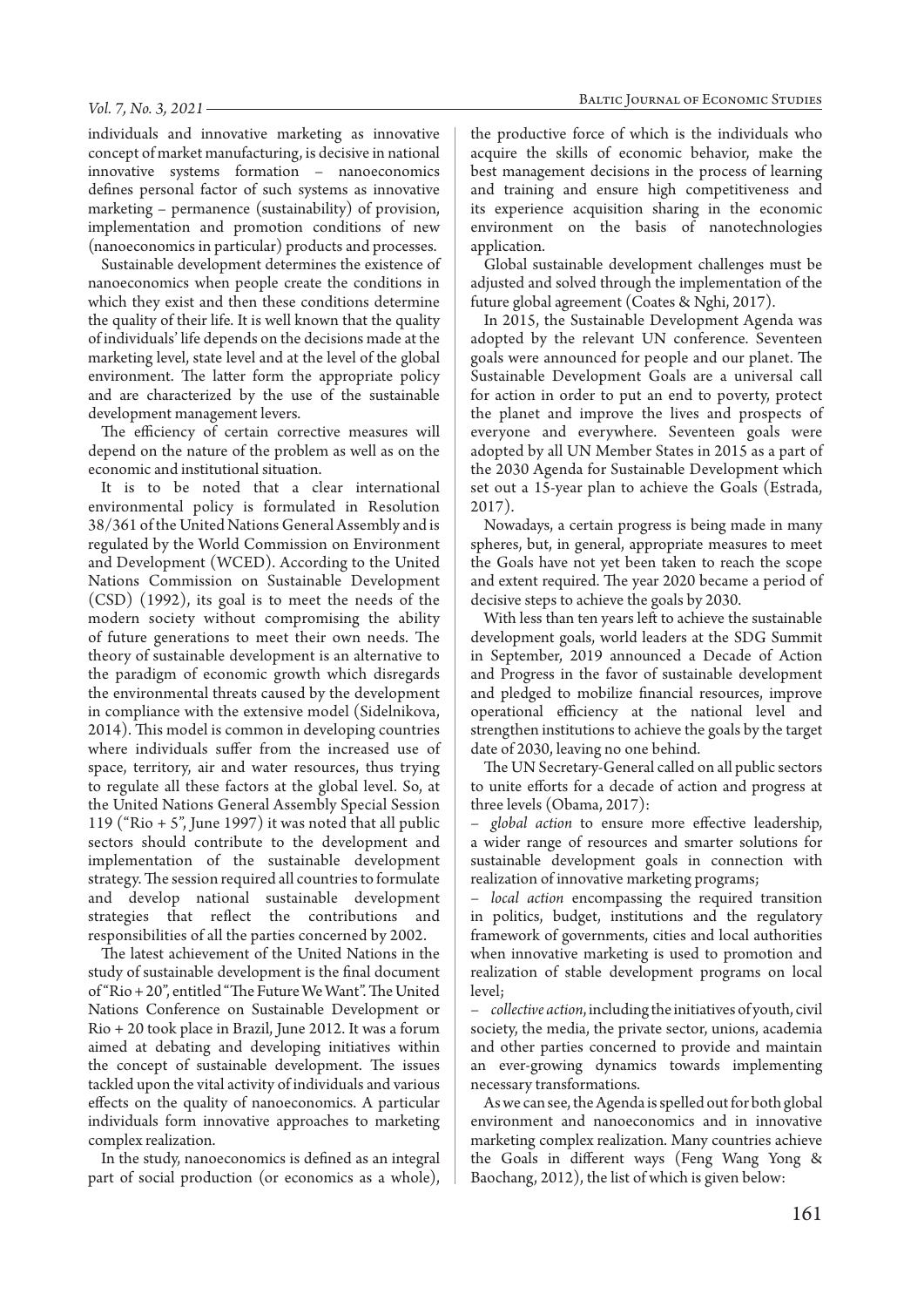Baltic Journal of Economic Studies

| Goal 1 | No poverty                                | Goal 10 | Inequality abolition                     |
|--------|-------------------------------------------|---------|------------------------------------------|
| Goal 2 | No hunger                                 | Goal 11 | Sustainable cities and local authorities |
| Goal 3 | Good health and well-being                | Goal 12 | Responsible consumption and production   |
| Goal 4 | Quality education                         | Goal 13 | Stable climate                           |
| Goal 5 | Gender equality                           | Goal 14 | Life under water                         |
| Goal 6 | Clean water and sanitation                | Goal 15 | Life on land                             |
| Goal 7 | Affordable and clean energy               | Goal 16 | Peace, justice and powerful institutions |
| Goal 8 | Decent work and economic growth           | Goal 17 | Partnerships                             |
| Goal 9 | Industry, innovations, and infrastructure |         |                                          |

# **3. Influence of nanoeconomics on sustainable development in Singapore, Finland and the USA**

It is worth considering the system of the sustainable development issues and solutions in the leading countries. Though being developed, Singapore, Finland and the United States are facing many grave challenges. These countries solve environmental pollution problems from the standpoint of helping developing countries. However, the issues of sustainable development are also their great concern. So, it is necessary to study the environmental situation in these countries and analyze its effect on nanoeconomics.

 Thus, Singapore is a country with a developed economy, with well-handled issues of efficient production and responsible consumption, a country with extensive IT capabilities, mechanical engineering and responsible agriculture. The country invents new technologies to improve the life and well-being of the population and uses the innovative marketing levers.

Waste management is one of the indicators in assessing the quality of the environment and usage of innovative marketing in their recycling. Therefore, the statistics on this component in the life of society are given in Table 1.

As we can see in Table 1, the largest amount of waste is generated in construction, ferrous metals, cardboard and paper spheres. It is to be noted that these are the industrial spheres where not an individual becomes a producer of waste but enterprises and it can be recycled with the appropriate technologies available. Thus, plastics, that do not decompose in the environment or decompose over long periods of time, have the lowest rate of recycling while most wastes are sent for conservation.

In addition, waste produced by human activity– foods (organic waste), textiles, leather and horticultural products – is not processed intensively enough: 18%, 4% and 73%, respectively. The country has a responsible attitude to waste sorting and a personal responsibility for it. There are state legislative acts that support this attitude to waste generation and disposal. Training takes place from school and lasts a lifetime. Awareness of one's own contribution to the environment becomes the basis for the responsible life of an individual Singaporean.

The social component of sustainable development in Singapore includes employment and pay, as shown in Table 2.

Table 1

**Waste Management Statistics and its Recycling in 2019**

| Waste type                  | Waste generation (tons) | Waste recycling (tons) | Recycled % | Total accumulated (tons) |
|-----------------------------|-------------------------|------------------------|------------|--------------------------|
| Construction and demolition | 1440                    | 1434                   | 99%        | 6                        |
| Ferrous metals              | 1278                    | 1270                   | 99%        | 8                        |
| Paper / cardboard           | 1011                    | 449                    | 44%        | 561                      |
| Plastic                     | 930                     | 37                     | 4%         | 893                      |
| Foods                       | 744                     | 136                    | 18%        | 607                      |
| Timber                      | 438                     | 289                    | 66%        | 139                      |
| Horticultural products      | 400                     | 293                    | 73%        | 107                      |
| Ash / dirt                  | 252                     | 25                     | 10%        | 226                      |
| Textile / leather           | 168                     | 6                      | 4%         | 161                      |
| Used slag                   | 129                     | 127                    | 98%        | 3                        |
| Nonferrous metals           | 126                     | 124                    | 99%        | $\overline{2}$           |
| Glass                       | 75                      | 11                     | 14%        | 64                       |
| Scrap metal                 | 33                      | 31                     | 94%        | $\mathbf{2}$             |
| Others (pebbles, ceramics)  | 210                     | 15                     | 7%         | 195                      |
| Totaling                    | 7234                    | 4247                   | 59%        | 2984                     |

*Source: www.tablebuilder.singstat.gov.sg*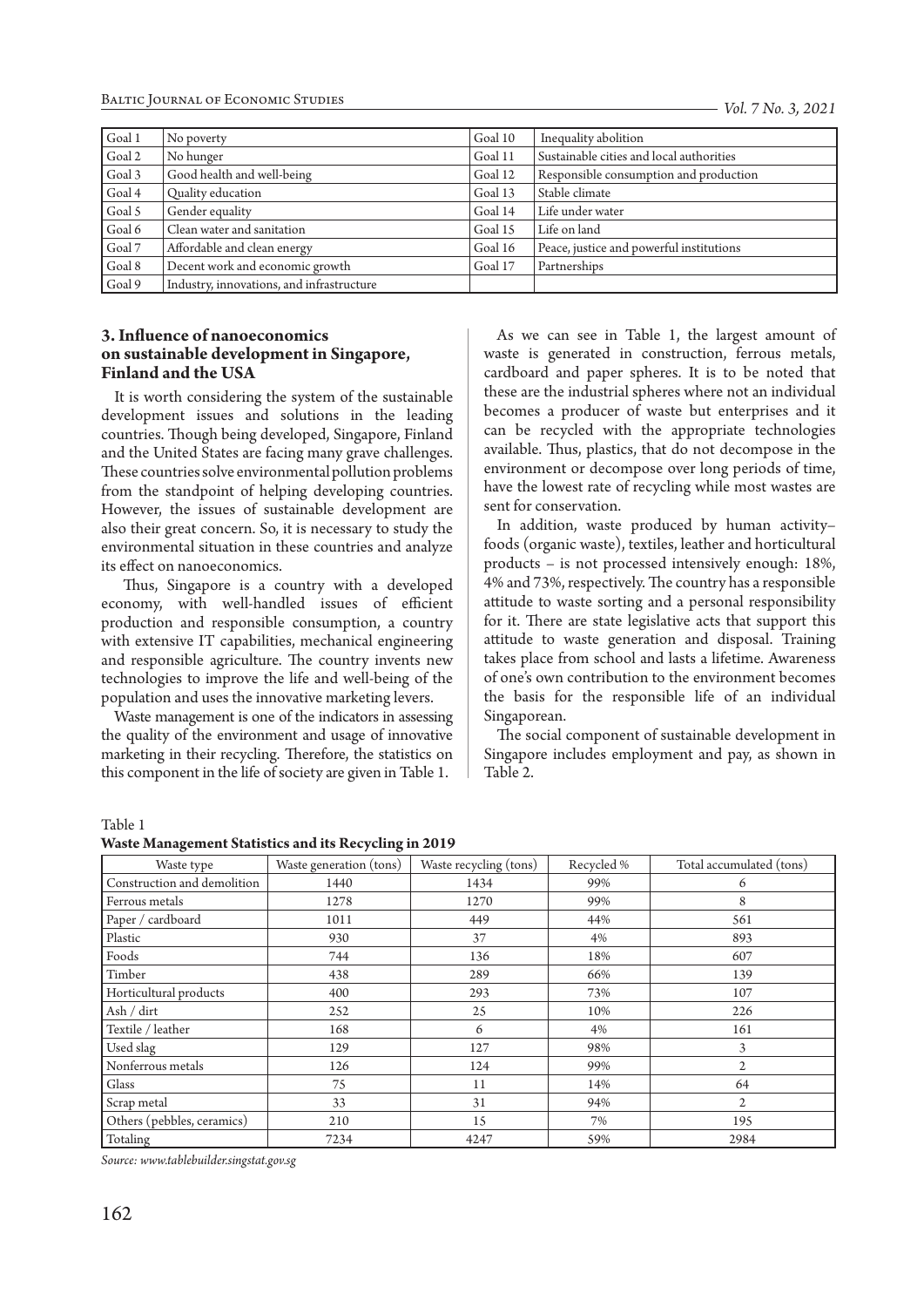#### *Vol. 7 No. 3, 2021*

#### Table 2

### **Employment Rates in Singapore in 2019 and 2020**

| Work, employment             | Unit               | The last period | The latest data | The previous period |
|------------------------------|--------------------|-----------------|-----------------|---------------------|
| Employment rate (quarter)    | 000'               | September 2020  | 3.613           | 3.645               |
| Employment changes (quarter) | $000^{\circ}$      | September 2020  | $-32.1$         | $-113.5$            |
| Unemployment                 | % to the workforce | September       | 3.0             | 2.8                 |
| Total workforce              | '000               | 2019            | 3.740           | 3.675               |

*Source: www.tablebuilder.singstat.gov.sg*

## Table 3

# **Gross Monthly Income from Work (USD)**

| 2009 | 2010 | 2011 | 2012 | 2013 | 2014                          | 2015 | 2016 | 2017           | 2018   | 2010<br>20 I J |
|------|------|------|------|------|-------------------------------|------|------|----------------|--------|----------------|
| 2927 | 3000 | 3299 | 3480 | 3705 | 3770<br>$\tilde{\phantom{a}}$ | 3949 | 4056 | $\sim$<br>4232 | $443-$ | 4563           |

*Source: www.tablebuilder.singstat.gov.sg*

As we see, employment in this country is quite high and the unemployment rate is very low amounting for 3.6%. Employment is growing from year to year. So, this shows a positive trend in the development of human potential and nanoeconomics. Monthly indicators of salaries are also growing, so salaries have almost doubled in the period between 2009 and 2019, as evidenced in Table 3.

Such figures show that poverty is uncommon in the country, and the average monthly income is growing. It is to be pointed out that the state also influences the circumstances regarding environmental protection. Moreover, there are a number of documents that regulate these issues: the code of activity to obtain a license for a general waste collector; a general waste collector's license; a safe guide for general waste collectors; an application document for used oil products processing.

The correlation analysis of the study proves a close link between the environmental component and the nanoeconomics in Singapore since these aspects are resolved at the nanoscale when a person either suffers from excess waste in the environment or affects its collection, accumulation and disposal. In its turn, such human activity affects global recycling rates and also the formation of the global environment for sustainable development.

The natural environment protection in Finland is the key to the development of the national economy. The country with a strong forestry sector, represented by the paper and furniture industries, is very active in protecting the whole sphere from pollution, deforestation and careless treatment.

Statistics on environmental protection are represented in Table 4.

As we can see in Table 4, the environmental costs on protection measures are imposed on the sphere of consumption, the activity of enterprises with regard to the turnover of fixed and working capital and investment policy. The consumer sector is the most productive

one in terms of environmental costs and for innovative marketing complex realization. Meanwhile, it is the sector of nanoeconomics where revenues and payments are directed at the sustainable development.

#### Table 4

## **Environmental Protection Costs in 2016-2018 (million EUR)**

| Sector                     | 2015     | 2017     | 2018     |
|----------------------------|----------|----------|----------|
| Public                     | $\cdots$ |          |          |
| Consumption                | 333      | 376      | 388      |
| Investments                | 16       | 21       | 20       |
| Working capital and equity |          |          |          |
| (paid-received)            | 326      | 346      | 352      |
| Industry                   |          | $\cdots$ | $\cdots$ |
| Totaling                   | 2754     | 2750     | 2939     |

*Source: www.stat.fi*

Either enterprises or individuals consume as little energy as possible positively affecting nanoeconomic factors of the national economic development.

Furthermore, Finland is a country with responsible waste management, as described in Table 5.

#### Table 5

#### **Waste Production and Recycling in Finland in 2018**

| Waste type                   | Waste production | Waste recycling |
|------------------------------|------------------|-----------------|
| Total waste                  | 128252           | 125234          |
| Chemical waste               | 538              | 519             |
| Metal waste                  | 887              | 200             |
| Paper and cardboard waste    | 625              | 563             |
| Timber waste                 | 4371             | 3269            |
| Animal and plant waste       | 1039             | 952             |
| Household and mixed<br>waste | 2262             | 2165            |
| Dirt, ash                    | 999              | 777             |
| Mineral waste                | 116303           | 115365          |
| Other waste                  | 1428             | 1230            |
| Hazardous waste              | 1899             | 1736            |

*Source: www.stat.fi*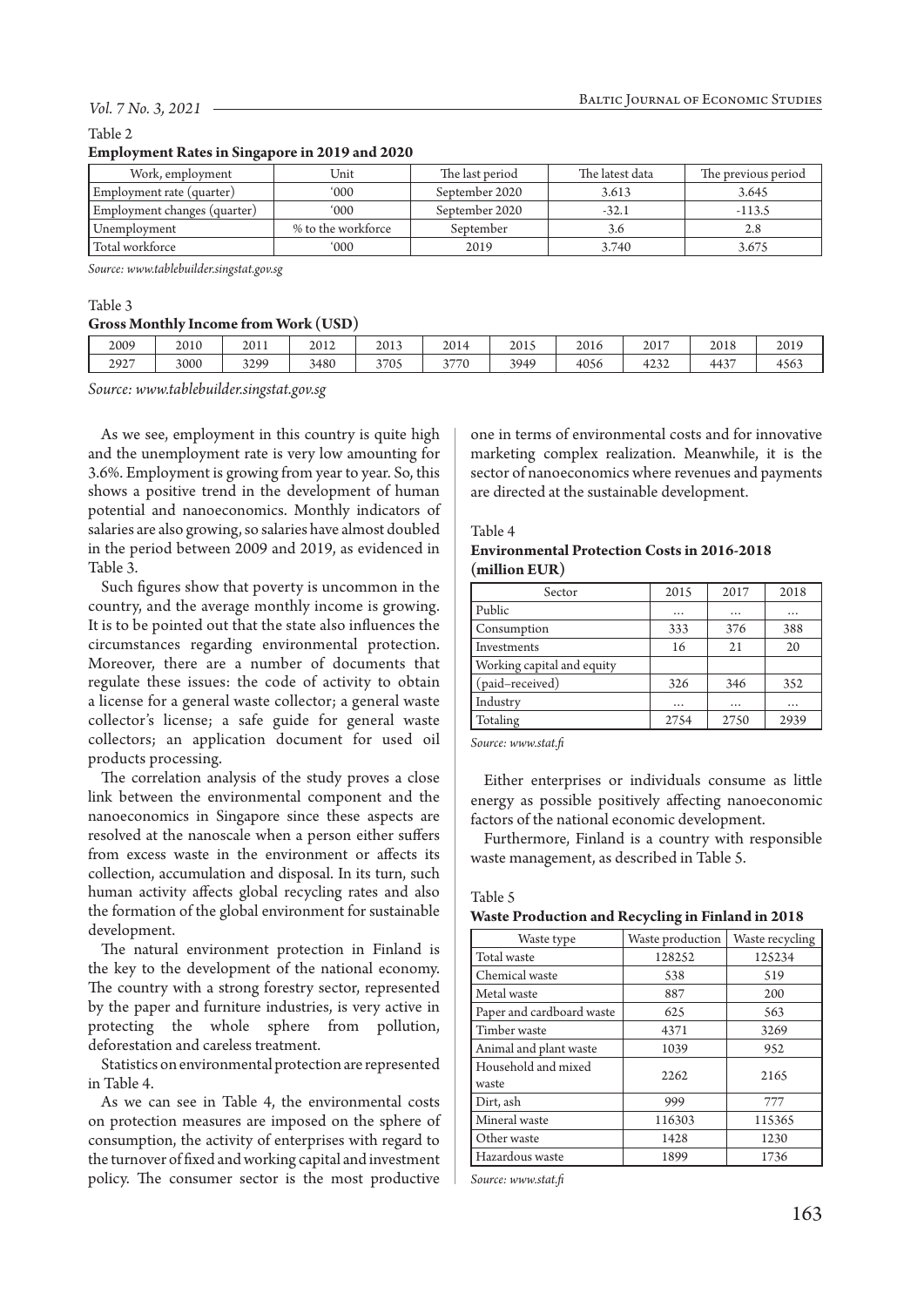*Vol. 7 No. 3, 2021*

The social component of sustainable development in Finland is determined by the pay indicators and the unemployment rate. It is well known that the pay has been rising for ten years and the unemployment rate has also risen but not significantly.

As indicated in Table 6, the average pay determines the gradually rising income levels and rather low extreme poverty rates. It is necessary to admit that the higher the income level of an individual representative of the nation is, the more money is spent on luxury goods and technologies that allow to bring the environment into a balanced state.

The unemployment figures in Finland are at the level of 6.2 – 7.4%. They are not as low since in Singapore they are within 3%. Unemployment is known to be the cause of poverty although unemployment benefits are paid in developed countries; still Finns are seeking employment at the earliest opportunity in order to live a good quality lifestyle.

The correlation analysis proves that Finland has the closest link between nanoeconomics and the environmental component to become a country with high competitiveness, due to its nanoeconomics based on human development in the favorable sustainable environment where a person, as a member of a highly developed society, has a chance to grow and improve a quality of life. The latter is provided by individuals and enterprises. So, the sustainable development is ongoing along with the growing importance of nanoeconomics in the national and global environment.

Another country under review is the United States which is a powerful player in the global markets of goods and services in general. Statistics on the environmental situation in this country are limited, thus OECD data are used for the study.

A large country has a huge amount of waste, as indicated in Table 7. The waste disposal and recycling rates are also indicators of sustainable development. The country promotes waste sorting and environmental friendliness at the federal level. Moreover, the index of political measures is rather high while environmental taxes are paid fairly and are used for sustainable development needs.

The average annual pay in the United States is kept within 92,400 USD in the private sector and within 97,100 USD – in the public sector that amounts to 7,600 USD per month. These are the significant indicators with a positive effect on the national nanoeconomics. More and more Americans set up businesses and pay taxes contributing to the country's development although more and more private companies have recently suspended their activities.

The high unemployment rate underlying the poverty poses a big challenge for the United States. Its indicators are at 6.9% level in 2020 which turned out to be a severe pandemic period. Meanwhile, ordinary Americans keep losing their jobs.

The United States is a country with the lowest link between nanoeconomics and environmental protection. Therefore, the US has developed the document entitled "The United States Global Development Policy and Agenda for Sustainable Development 2030". Its basic provisions cover global development goals and their conformity to American realities.

# **4. Conclusions**

The approaches to the growth in the global environment that focus on the environmental quality and resource efficiency have a positive impact on the savings, investments, economic growth and human welfare especially in a long-term perspective.

The efficiency of certain corrective measures will depend on the nature of the problem as well as on the economic and institutional situation.

The latest achievement of the United Nations in the study of sustainable development is the final document of "Rio + 20", entitled "The Future We Want". The United Nations Conference on Sustainable Development or Rio + 20 took place in Brazil, June 2012. It was a forum aimed at debating and developing initiatives within the concept of sustainable development. The issues tackled upon the vital activity of individuals and various effects on the quality of nanoeconomics.

In the study, nanoeconomics is defined as an integral part of social production (or economics as a whole),

## Table 6

#### **Monthly Pay in Finland in 2010–2019 (EUR)**

| 2010 | 2011 | 2012 | 2013 | 2014 | 2015 | 2016               | 2017 | 2018 | 2019                 |
|------|------|------|------|------|------|--------------------|------|------|----------------------|
| 3006 | 3080 | 3184 | 3259 | 3302 | 3342 | 227<br><u>JJ/1</u> | 3396 | 3455 | $\sim$ $\sim$ $\sim$ |

*Source: www.stat.fi*

Table 7

#### **The Environmental Situation in the USA in 2010-2018**

| Indicator                                | 2012  | 2013   | 2014   | 2015   | 2016   | 2017   | 2018 |
|------------------------------------------|-------|--------|--------|--------|--------|--------|------|
| Local waste production (tons)            |       | 231380 | 243471 | 237782 | 242055 | 242935 |      |
| Sustainable environmental policy (index) | 3.17  | 2.67   | 2.58   | 2.69   |        |        |      |
| Environmental tax revenue (mil. USD)     | 0.779 | 0.755  | 0.742  | 0.728  | 0.713  |        |      |

*Source: www.statista.com*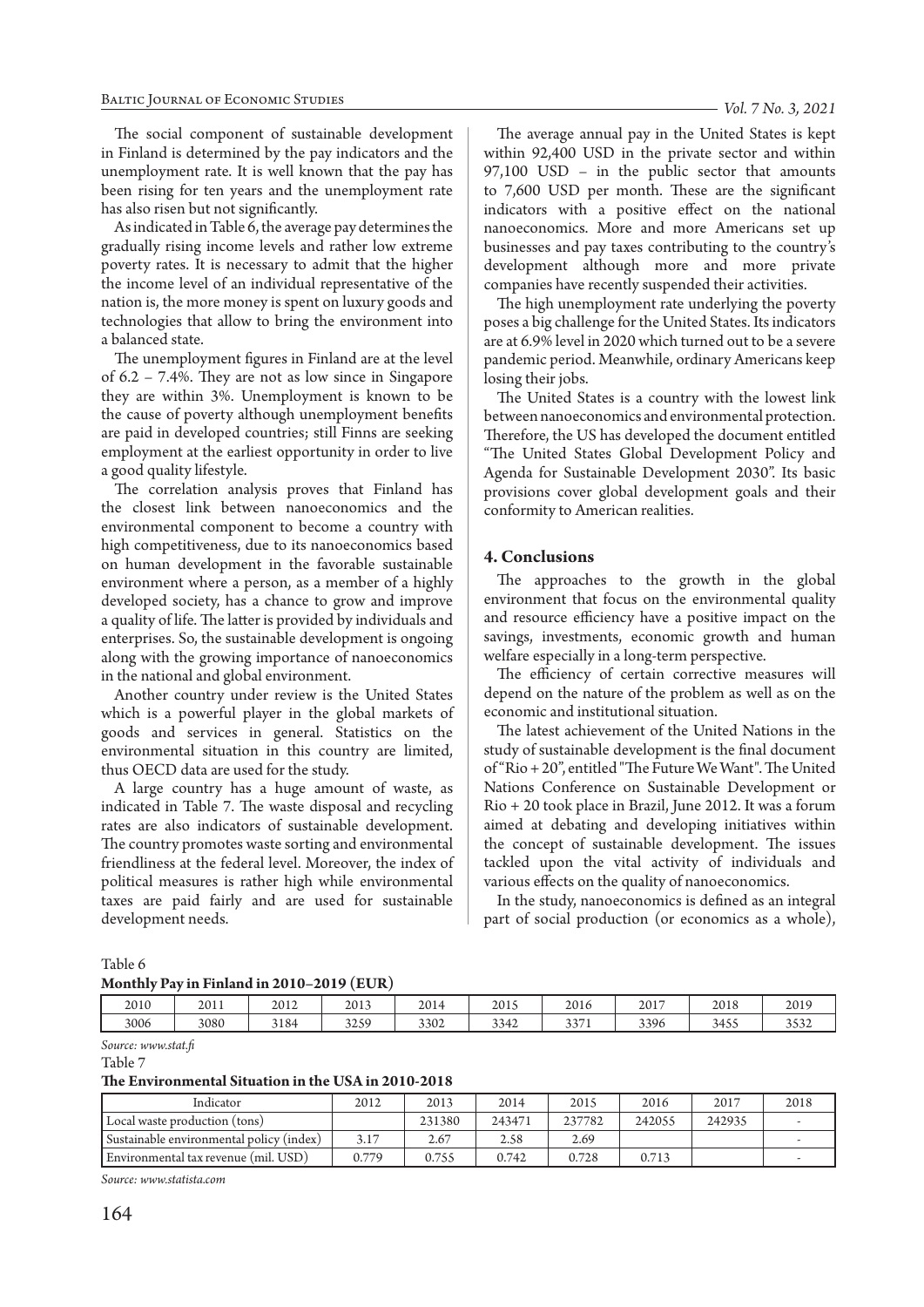the productive force of which is the individuals who acquire the skills of economic behavior, make the best management decisions in the process of learning and training and ensure high competitiveness and its experience acquisition sharing in the economic environment on the basis of nanotechnologies application.

Sustainable development of the countries studied is determined by the high rates of the environmental protection policy. Although the environmental pollution is still ongoing, there is a tendency of a less hazardous impact on the natural world. Waste is recycled rather than utilized, which is an act of the consumer system improvement when not only brand new goods and services are purchased but also those that can easily be processed. Such policy reflects an economically

frugal approach to the environmental development and approaches to its provision with innovative marketing measures, which add the stability to innovative development of nanoeconomics.

To sum up, the social component is crucial for sustainable development since all the countries under study are highly developed and the poverty is not a decisive factor of the development with the food problem solved long ago. However, helping those in need becomes the basis for the governmental and the private sector activity. These issues are resolved with the implementation of the Agenda 2030. Hence, the global sustainable development goals are subject to the economic, social and environmental factors of nanoeconomic evolution in the countries studied.

## **References:**

Asian Development Bank (2017). Firing Up Regional Brain Networks: The Promise of Brain Circulation in the ASEAN Economic Community. Available at: www.adb.org/publications/regional-brain-networks-aseanFINAL. pdf&usg=AFQjCNHJ48TKpgrlukM23U26i-h5UhDxEow

Brodhag, C. and Taliere, S. (2006). Sustainable development strategies: tools and policy coherence. *Natural Resource Forum,* 30, 136–145. DOI: 10.1111/narf.2006.30.issue-2

Browning, M. and Rigolon, A. (2019). School green space and its impact on academic performance: a systematic literature review. *International Journal of Environmental Research and Public Health,* 16 (3), 429. DOI: 103390/ ijerph16030429.

Coates Brendan and Nghi Luu. China's Emergence in Global Commodity Markets, June 1, 2017. Available at: www.static.treasury.gov.au/uploads/sites/I/2017/06/0I-China-Commodity-demand.pdf

Estrada Francisco (2017). A Global Economic Assessment of City Policies to Reduce Climate Change Impacts, *Nature Climate Change,* no. 7, 403–406. Available at: nature.com/articles/nclimate330I

Feng Wang Yong Cai and Baochang Gu. (2012). Population, Policy and Politics: How Will History Judge China's One-Child Policy? Population and Development Review. 38 Issue Supplement, 115–129.

Hylton, K. N. (2019). When should we prefer tort law to environment regulation? *Washburn Law Journal,* 41, 515–534. Sustainability 2019, 11, 294.

Inshakov, O. V. (2007). Nanoekonomika i ekonomicheskaya genetika [Nanoeconomics and Economic Genetics]. Volhohrad. (in Russian)

Kleiner, G. B. (1996). Sovremennaya ekonomika Rossii kak «ekonomika fizicheskih lits [Modern Economy of Russia as an Economy of Physical Entities]. Economic Issues. Issue 4. (1997 ed.) Nanoekonomika. Anatomiya esche odnogo strannogo rossiyskogo fenomena [Nanoeconomics. Anatomy of One More Strange Russian Phenomenon]. *Judicial News.* Issue 22. (in Russian)

Manakhova, I. V. (2011). Nanoekonomika: mnogourovnevyiy podhod k issledovaniyu ekonomicheskih otnosheniy [Nanoeconomics: Multi-level Approach to Researching Economic Relations]. *Saratov University News. Economics. Management. Law.* Issue 2. Vol. 11. (in Russian)

Mensah Justice (2019). Sustainable Development: Meaning, History, Principles, Pillars and Implications for Human Action: Literature Review. *Cogent Social Sciences,* volume 5, issue 1. Available at: www.Tandfonline.com/ doi/full/10.2080/23311886.2019.1653531

Nair Chandran (2020). Derzhava staloho rozvytku. Maibutnie uriaduvannia, ekonomiky ta suspilstva [The State of Stable Development: The Future of Government, Economy and Society]. Kyiv: Our Format. (in Ukrainian)

Obama Barak ( January 13. 2017). The Irreversible Momentum of Clean Energy. Science 355, no. 6321. Available at: www.science.sciencemag.org/content/355/6321/126

Sidelnikova, V. K. (2014). Stalyi rozvytok ekonomiky Ukrainy v umovakh hlobalizatsii [Stable Economic Development of Ukraine in Global Conditions]. H.S. Skovoroda Kharkiv National Pedagogical University. Issue 14. (in Ukrainian)

Schmarzo Bill. Mastering Nanoeconomics in the Era of Digital Transformation. "The Economic Data, Analytics Digital Transformation". Available at: http://www.Linkedin.com/puls/mastering-nanoeconomics-era-digitaltransformation-bill-schmarzo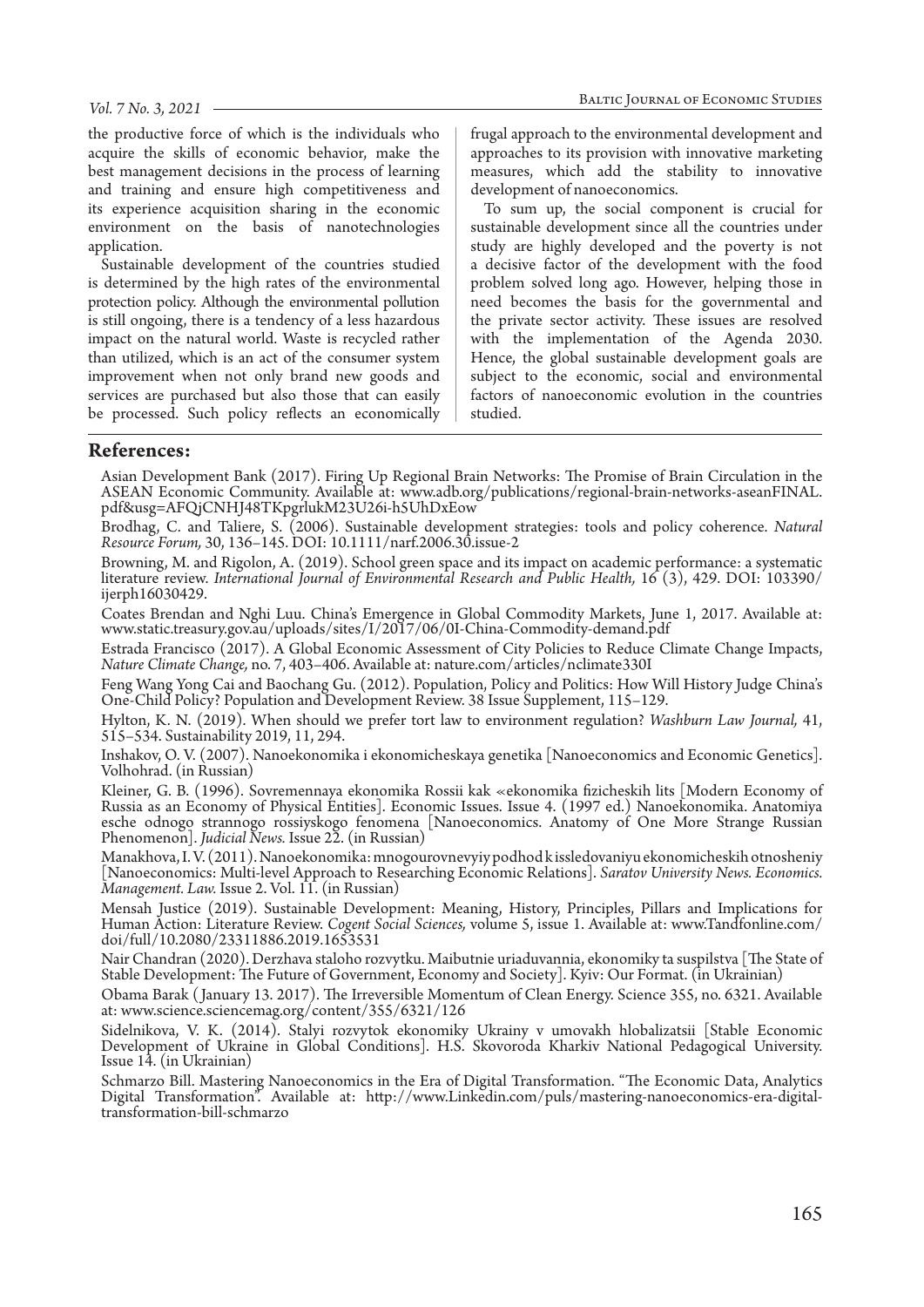# **APPENDICES**

| 0.1112101 |                                 |                                                     |  |  |  |  |  |
|-----------|---------------------------------|-----------------------------------------------------|--|--|--|--|--|
| Year      | GDP per capita (dependent), USD | Production of waste tons (the independent variable) |  |  |  |  |  |
| 2020      | 95603                           | 7234                                                |  |  |  |  |  |
| 2019      | 101458                          | 6937                                                |  |  |  |  |  |
| 2018      | 100092                          | 6830                                                |  |  |  |  |  |
| 2017      | 94941                           | 6548                                                |  |  |  |  |  |
| 2016      | 89386                           | 6437                                                |  |  |  |  |  |
| 2015      | 86975                           | 6029                                                |  |  |  |  |  |
| 2014      | 84423                           | 6038                                                |  |  |  |  |  |
| 2013      | 83002                           | 5856                                                |  |  |  |  |  |
| 2012      | 82065                           | 5623                                                |  |  |  |  |  |
| 2011      | 80052                           | 5464                                                |  |  |  |  |  |
| 2010      | 75294                           | 6321                                                |  |  |  |  |  |

**SINGAPORE**



GDP = 12.06 ∙ Prod.waste + 12497.5 The coefficient of correlation = 0.79 and the coefficient of determination  $=0.62$  indicate the presence of a linear

connection between the variables. The independent variable coefficient is statistically significant with  $p$ -value = 0.004

**FINLAND**

| Year | GDP per capita (dependent), USD | Production of waste tons (the independent variable) |
|------|---------------------------------|-----------------------------------------------------|
| 2020 | 50748                           | 128252                                              |
| 2019 | 49336                           | 117376                                              |
| 2018 | 47544                           | 115487                                              |
| 2017 | 44995                           | 116287                                              |
| 2016 | 42570                           | 114672                                              |
| 2015 | 41836                           | 112376                                              |
| 2014 | 41587                           | 111457                                              |
| 2013 | 40969                           | 110829                                              |
| 2012 | 41016                           | 109379                                              |
| 2011 | 39353                           | 107269                                              |
| 2010 | 38862                           | 107897                                              |